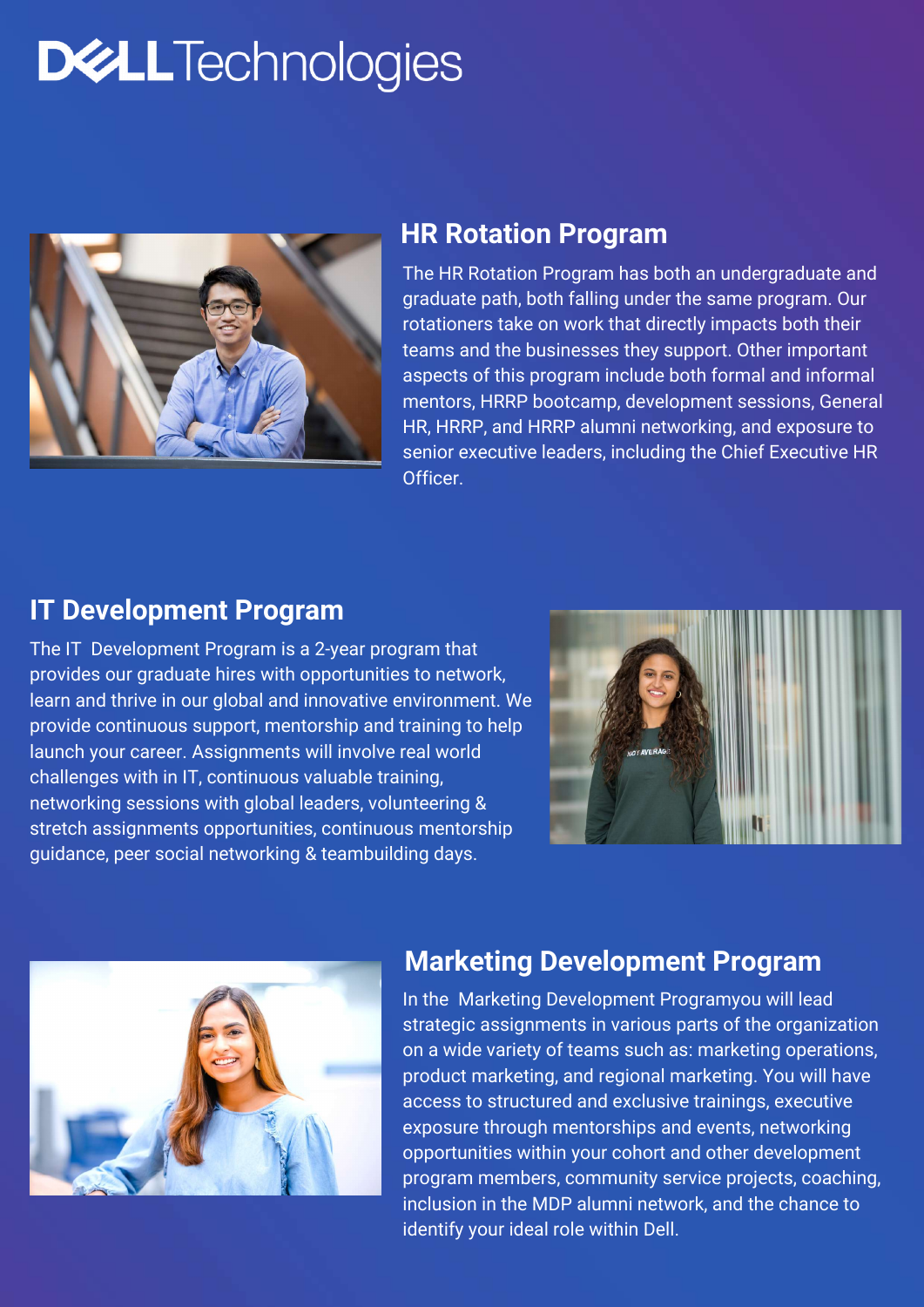The Undergraduate Marketing Development Program consists of 2, one year rotations that fall under the Global Marketing Organization. The members of this program will have access to real time business projects including project management, product launches, writing customer success stories and participating in industry events in addition to conducting market research and making recommendations. This is a highly selective and program which provides the additional advantages of a cohort, trainings, coaching, mentoring and executive exposure.

# **DWLLTechnologies**



# **Undergraduate Marketing Development Program**

Sales Academy is the entry point to start your journey in technology sales with a best-in-class onboarding and training program. Start here to build amazing relationships while learning the essential skills that lead to lasting success in your sales career.





#### **Sales Academy**

The Graduate Development Program's mission is to enable our recent grads to create strong networks, achieve critical experiences, and develop core skills that position them for career success at Dell. Our recent grads will have the opportunity to learn about Dell's strategy and diverse product lines, participate in peer job shadows, gain a cross-functional understanding of how our business functions work, learn how to succeed in their careers at Dell through Lessons in Leadership sessions, grow new capabilities through engaging courses, and more!

#### **Graduate Development Program**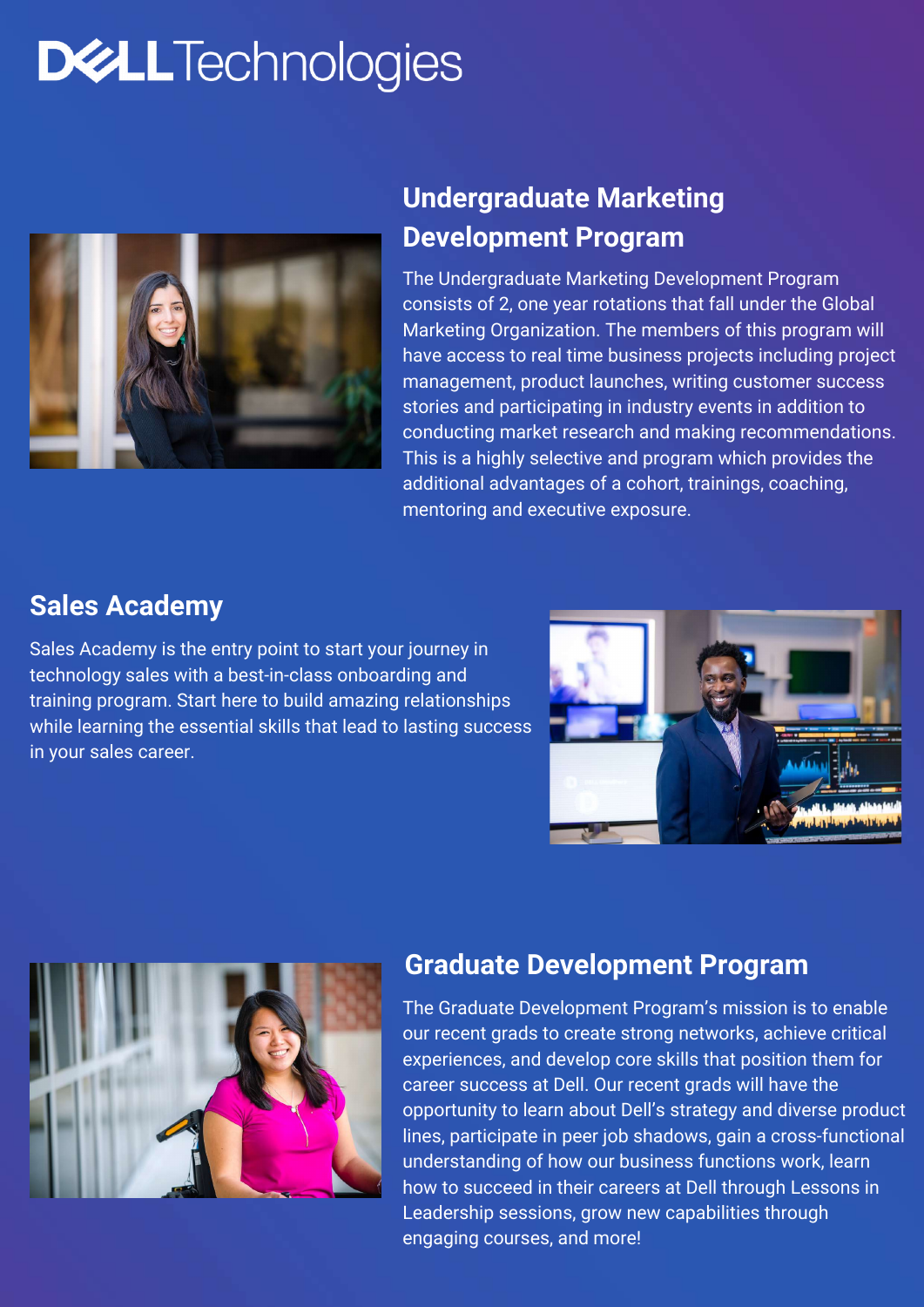The Accounting Development Program (ADP) is designed to develop our next generation of accounting leaders by providing experiences that drive breadth and depth of accounting knowledge through challenging rotations, enhanced accounting training, and networking opportunities. The program includes three consecutive oneyear assignments through diverse accounting domains, and participants are eligible to earn the opportunity for international and regional rotations. Additionally, the program provides support for participants as they pursue their accounting certification (CPA, ACCA, CIMA or equivalent).

# **DWLLTechnologies**



## **Accounting Development Program**

The Finance Development Program (FDP) gives recent college graduates a chance to explore a variety of experiences within Dell Finance. The goal of the program is to provide exposure to several key areas, including corporate, business segment, global operations, business operations, and accounting. Other important aspects of the program are the networking opportunities and the structured program curriculum. The format of the curriculum is classroom-style learning during Year 1 & team-based project work during Year 2. Top performers are eligible to earn the opportunity for international and regional rotations for the fourth and final semester.





### **Finance Development Program**

The Global Services Associate Program offers a fun and rewarding training environment that provides future career development and networking opportunities. Through this program you will gain experience in technical and analytical work through customer facing roles in 8 core areas. GSAP's learning environment allows you to focus on your professional development and technical skills so that you can become an individual contributor and add value to your team within a shorter time frame.

#### **Global Services Associate Program**